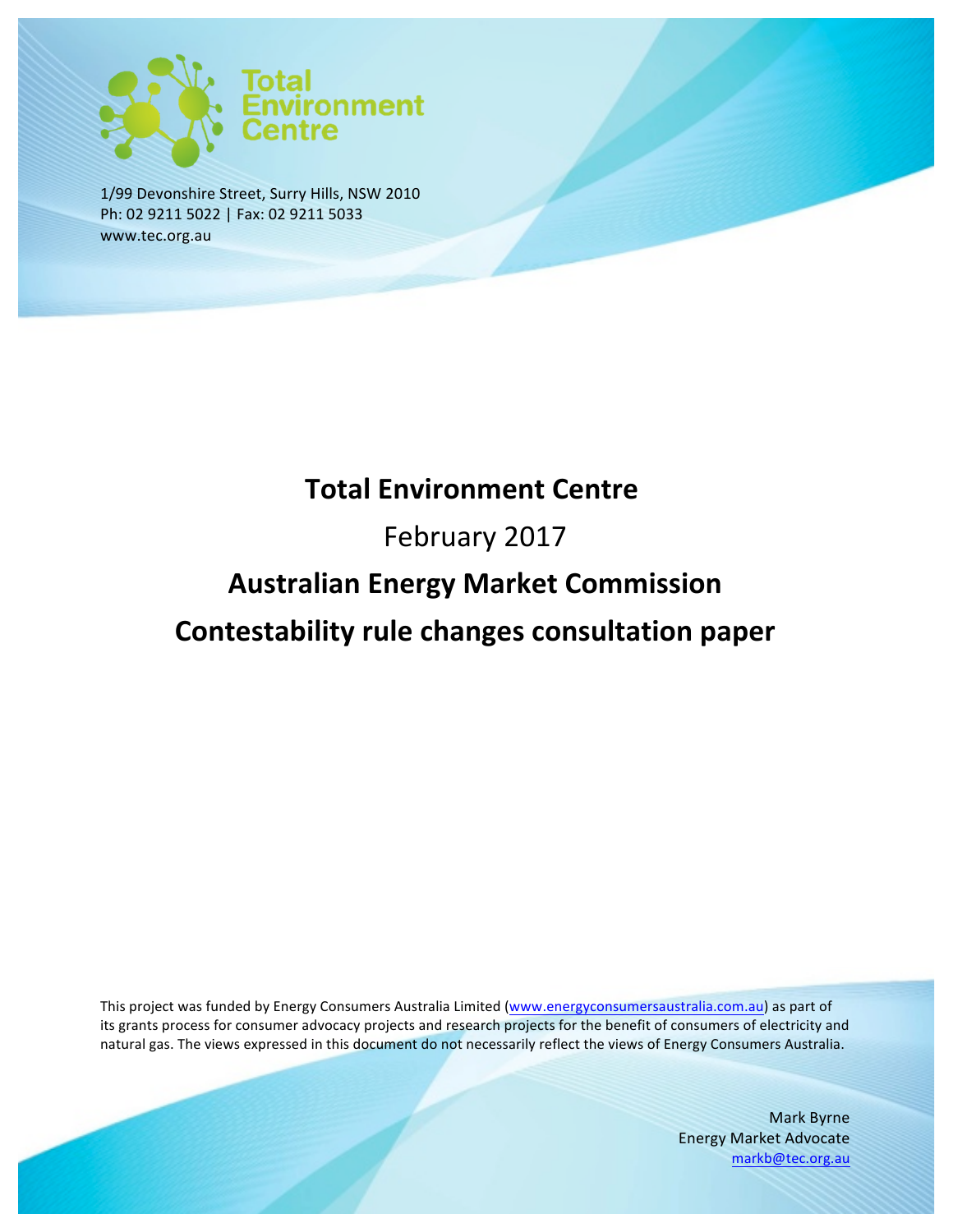### **Total Environment Centre's National Electricity Market advocacy**

Established in 1972 by pioneers of the Australian environmental movement, Total Environment Centre (TEC) is a veteran of more than 100 successful campaigns. For more than 40 years, we have been working to protect this country's natural and urban environments: flagging the issues, driving debate, supporting community activism and pushing for better environmental policy and practice.

TEC has been involved in National Electricity Market (NEM) advocacy since 2004, arguing for greater utilisation of energy conservation and efficiency, demand management and decentralised generation to meet Australia's electricity needs. By reforming the NEM we are working to contribute to climate change mitigation and improve other environmental outcomes of Australia's energy sector, while also constraining retail prices and improving the economic efficiency of the NEM — all in the long term interest of consumers, pursuant to the National Electricity Objective (NEO).

#### **Introduction**

While the AEMC's approach in the Contestability rule changes consultation paper (the consultation paper) is effectively to ask, What is wrong with the current rules? and, How can we fix them?, TEC wishes to take a very different approach. The Key Concepts report from the ENA/CSIRO Network Transformation Roadmap (NTR)<sup>1</sup> envisages a future of zero net emissions by 2050 with incentives for high grid utilisation and lower consumer bills while also accepting that up to 50% of all electricity is generated by customers and with networks paying distributed energy resources (DER) customers over \$2.5 billion per annum for grid support services.

Taking the Key Concepts report as our starting point, we would instead ask the question, What regulatory reforms would be needed to facilitate a future grid with a high uptake of DER? Without a clear focus on the future, there is a high risk that any regulatory reforms arising from this current process will be inadequate to deal with the massive market reforms needed to drive compliance with Australia's Paris climate change commitments. TEC is once again disappointed that the AEMC continues to turn a blind eye to the need for the national electricity rules (NER) to integrate Australia's legally binding international obligations, which are consistent with the long term interest of consumers and the 2004 Australian Energy Market Agreement.

Clearly, major regulatory reforms will be required to faciliate such a massive transformation. The Key Concepts report proposes, inter alia,

By 2027, customer interests are protected by vigorous competition between an active set of commercial players with the opportunity to deliver enhanced customer and commercial value through building and seeking out economies of scope and scale.

A lighter handed framework of economic regulation is applied to a reduced set of services, enabling greater flexibility and innovation while delivering outcomes that - because of an alignment of incentives - benefits consumer and networks interests.

Where common assets underpin the delivery of these services (and universal service obligations), they are efficiently funded through a well-understood, stable regulatory compact.

However, as stated in TEC's Networks + Batteries position paper in regard to calls for less regulation,

This argument tends to be expressed in the form of "Competition = good, regulation = bad", sometimes ignoring the fact that effective regulation can be key to competition. If monopoly businesses want less regulation, they in turn need to be less monopolistic... In other words, if networks want to enter the consumer-side battery market, they need to relinquish control over the means by which consumers connect to the grid.<sup>2</sup>

Translated into the current rule change process, if networks want less regulation in order to gain more access to the rapidly evolving distributed energy resources (DER) market they may have to wear more competition not only for new products and services, but also for traditional network services. Both the COAG EC and the AEC rule change requests endeavour to facilitate the uptake of DER by limiting the extent of network control of new products and services, but both struggle to find an appropriate mechanism to do so, especially given that the AER currently regulates services

 $1$  CSIRO and Energy Networks Australia 2016, Electricity Network Transformation Roadmap: Key Concepts Report, i and iv.

 $2$  TEC, Networks + batteries: What's best for consumers? Position paper, October 2016, 13-14.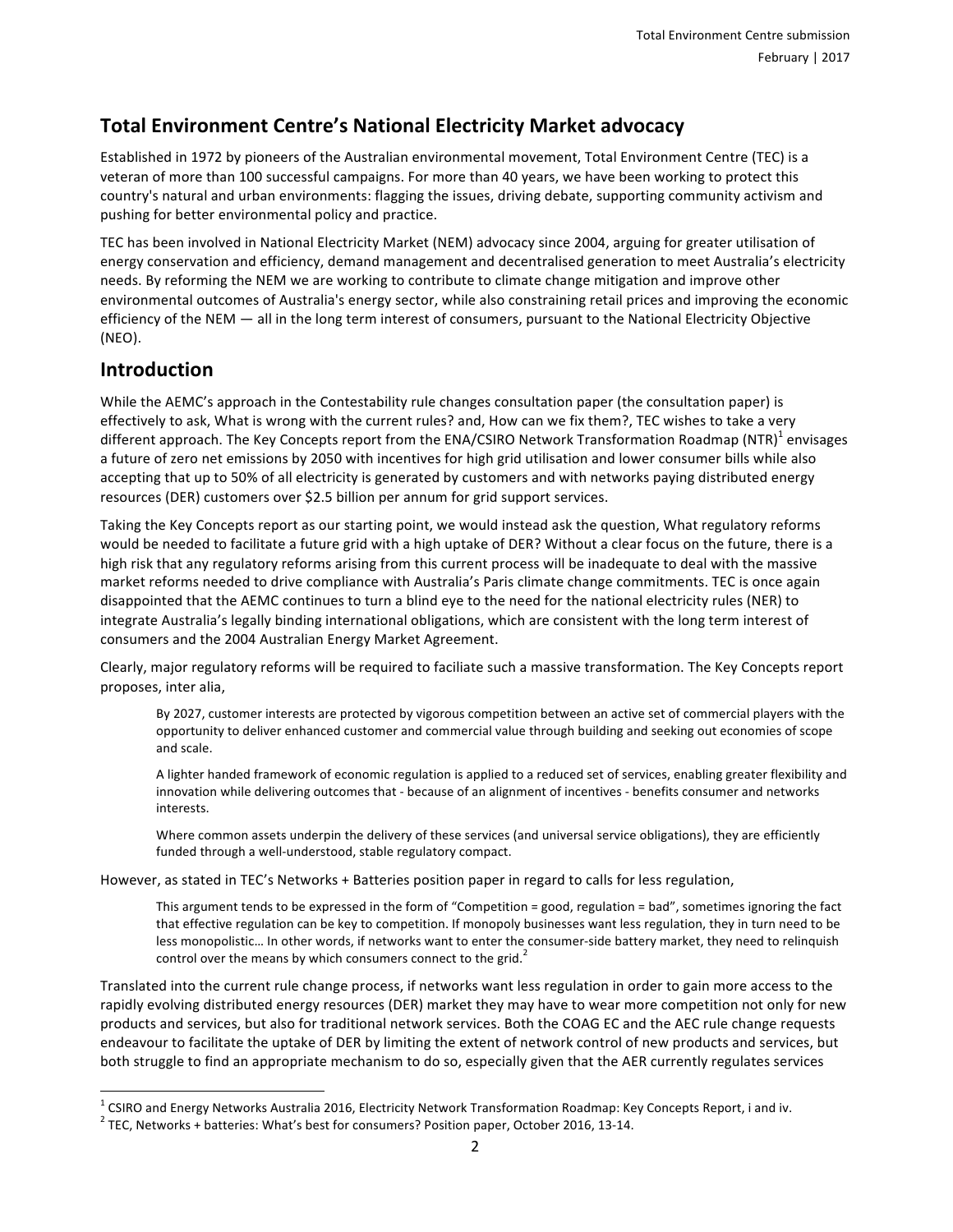rather than assets, and new technologies like batteries arguably do not provide substantially different services, rather new ways to provide services (such as peak demand management and ancillary services) that already exist.

From the perspective of new entrants into the DER market – particularly prosumers, but also microgrid proponents, energy management system (EMS) and trading platform developers, etc – choice and control are key.<sup>3</sup> To maximise these values it is critical to ensure a competitive and dynamic market rather than one controlled by monopolistic networks. To the extent that the service classification regime determines the balance between network control versus competition, it is important to get this balance right. But the current regime is an impediment to the greater uptake of DER, because (a) it limits the extent of competition for services, and (b) its labyrinthine complexity makes it difficult for new entrants to easily understand their current and potential future markets.

There are potentially two ways to reduce the complexity and increase competition: to change the way the AER classifies services, or by requiring or allowing the AER to classify some assets as well as or instead of services.

#### **What** is a service?

Before considering these options in detail, we need to take issue with the assertion in the consultation paper that the AER's current service classification regime is built around services to consumers:

It is the services provided by DNSPs to customers that are classified within distribution service classification. The inputs that a DNSP uses in providing distribution services to customers are not classified. Equivalently, services that are provided **to the DNSP** as inputs to providing services to customers are not classified. For example...

 $-$  If a customer owns a storage device and uses it to provide a DNSP with network support, this cannot be classified because the customer is providing the DNSP with a service, not the other way around. Similarly, if a DNSP invests in storage assets and uses them to provide network support, this is not a service that can be classified, because it is an input to network services and not a separate service provided to a customer.<sup>4</sup>

However, we can find no support in the NER for the assertion that "It is the services provided by DNSPs to customers that are classified within distribution service classification." A distribution service is rather unhelpfully defined in the Glossary to the NER as "A service provided by means of, or in connection with, a distribution system", while services are not separately defined.

Service classifications are the subject of S.6.2 of the NER. But this is Step 2 of the process. As Step 1 of its framework and approach (F&A) process, the AER "must determine whether a service is a 'distribution service'." As a note to S.6.2.1 explains, "If the AER decides against classifying a distribution service [i.e., is termed by the AER a 'nondistribution service'], the service is, subject to Chapter 5A, not regulated under the Rules." In practice the main services classified as non-distribution in Step 1 include "energy related services" such as arbitraging, and transmission services. (However, this is already problematic. For example, the arbitraging of energy from grid-side batteries to or from the spot market is classified as an "energy related service" and is therefore classified as a Non-distribution service, even though it is dubious to define grid-side arbitraging as a "A service which is *not* provided by means of, or in connection with, a distribution system.")

In Step 2, the AER classifies distribution services according to whether

- They benefit all customers so that the distributor may attribute costs to all customers (direct control and standard control).
- The user benefiting from the service pays (direct control and alternative control).
- Customers and distributors can negotiate the provision and price of some services (negotiated distribution service).<sup>5</sup>

(Otherwise they are unclassified.) As the COAG Energy Council explains,

In classifying distribution services, the AER must have regard to the 'form of regulation' factors in the NEL. These factors provide guidance to the AER in deciding whether a service has the characteristics of a service that should be regulated,

 $3$  See, eg, the report on the residential battery market from KPMG for ECA: [link]

 $4$  Consultation paper, 16.

 $<sup>5</sup>$  S.6.2.2 of the NER.</sup>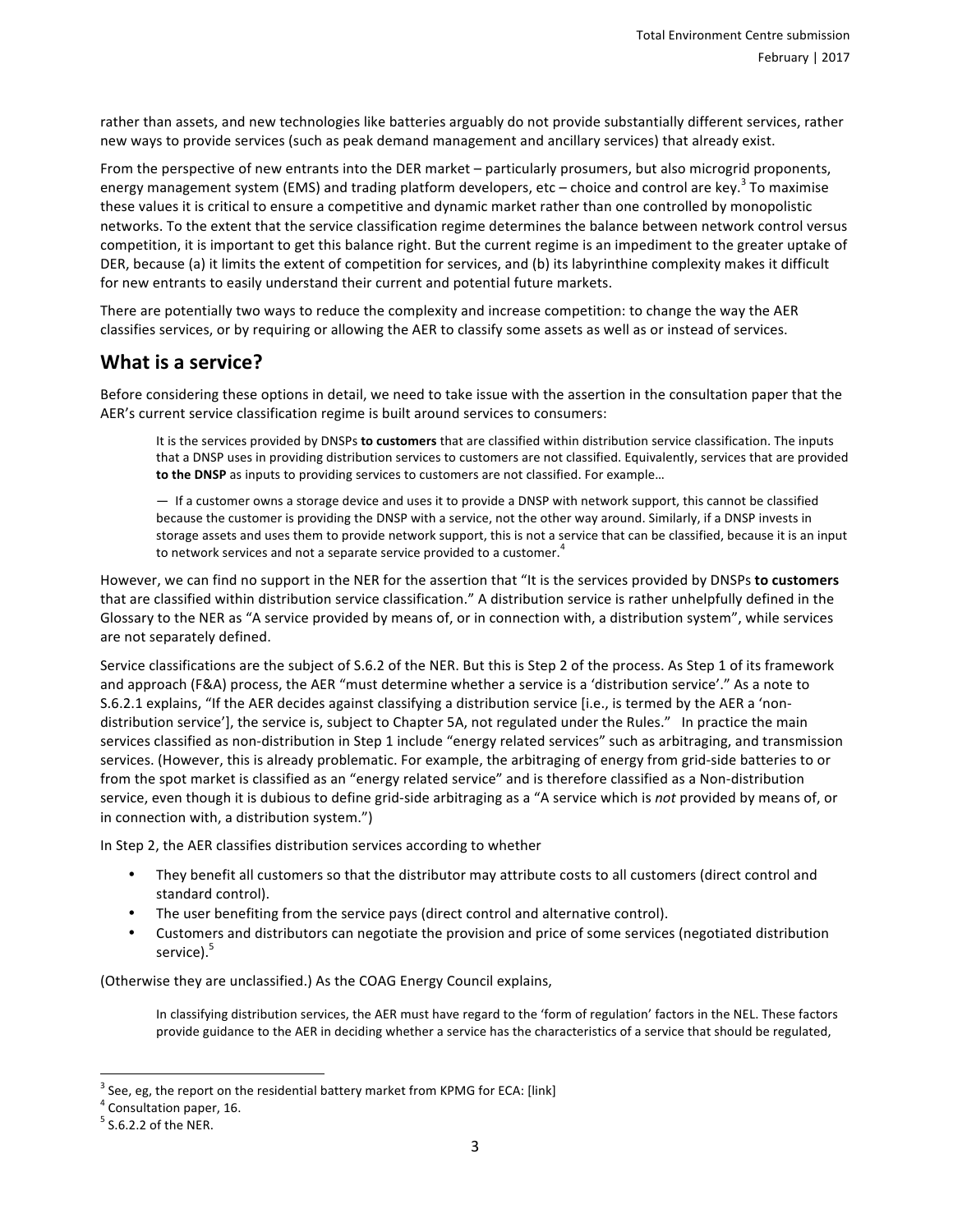such as barriers to entry, the relative market power of networks and customers, the availability of substitute services, and the information available to networks and customers in coming to agreements.<sup>6</sup>

In practice, the AER currently classifies most metering and connection services as unregulated; some metering and all public lighting and ancillary network services as alternative control (ACS); and network services and augmentations as direct control (DCS). Because networks can choose whether to obtain DCS through capex or opex, the consultation paper emphasises that classifying energy storage, say, as an unregulated or non-distribution service will achieve the opposite of the rule change proponents' intention because it would prevent them from obtaining batteries as opex and would encourage them to added them instead to their capital assets (RABs).

But let us take a step back. In effect, the AER concludes that everything that networks currently or previously do other than metering, connections, public lighting and ancillary services are (a) services to consumers that (b) "has the characteristics of a service that should be regulated". These activities - such as planning, constructing, maintaining and augmenting the network  $-$  are therefore all classified as DCS.

This is how the AER currently interprets Section 2F – Form of regulation factors of the National Electricity Law (NEL). It applies S.2F in light of Clause 6.8.1(b)(2)(i) of the NER, "the classification of distribution services". However, C.6.8.1 does not specify how the the AER should classify these services – ie the categories (DCS, ACS, etc.) into which services should be allocated.

We therefore conclude that the absence of any definition of either services or the categories of services in the NEL and the NER, the AER has considerable scope to adopt a different approach; one that may be more amenable to DER. To start off with, we view the category of "network services", which includes network planning, contruction, operation, augmentation, etc., as a leftover of all the services not otherwise excluded (public lighting and ancillary, metering and connection services), and therefore does not in any way conforms to the AEMC's characterisation of the AER service classification regime as being based on "services provided by DNSPs to customers".

The consultation paper goes on to note that there is already a grey area recognised in relation to metering and connection "services": "the distinction between an input to a distribution service and the distribution service itself can be unclear at times."<sup>7</sup> We concur, and argue that energy storage could fall into the same category and therefore be capable of being separately classified.

#### **Option 1: A new service classification regime**

In our view it is time to reconsider the service classification regime and to come up with a more DER-friendly one. The good news is that this may not require significant rule changes. First of all we need to consider what constitute services consumers need or want and which of these are best provided by monopoly networks, the competitive market, or a combination of both. The service classification regime should begin by identifying the services valued by consumers, such as *access to the grid, metering, a safe and reliable supply, peak load management, energy storage and trading, autonomy/control,* and *access to renewable energy*. Some of these services could be only or best provided by monopoly distributors, whereas others could be better provided through the competitive market; but unless the process beings with a blank slate review of what constitutes a service, the status quo is likely to prevail and the uptake of DER will be hamstrung. (Here we exclude services associated with self-consumption, including consumer-side batteries, since these do not require a grid connection.)

| <b>Service</b>           | <b>Inputs</b>                                                                  | Preferred provider/s       | Suggested service classification |
|--------------------------|--------------------------------------------------------------------------------|----------------------------|----------------------------------|
| Access to grid           | Connections                                                                    | DNSPs, retailers or others | Contestable service              |
|                          | Metering                                                                       | DNSPs, retailers or others | Contestable service              |
| Safe and reliable supply | Planning, contructing,<br>maintaining, replacing and<br>augmenting the network | <b>DNSP</b>                | Regulated service                |

 $6$  COAG Energy Council, Contestability of energy services rule change request, 12. The Form of regulation factors are S.2F of the NEL.

 $<sup>7</sup>$  Consultation paper, 16.</sup>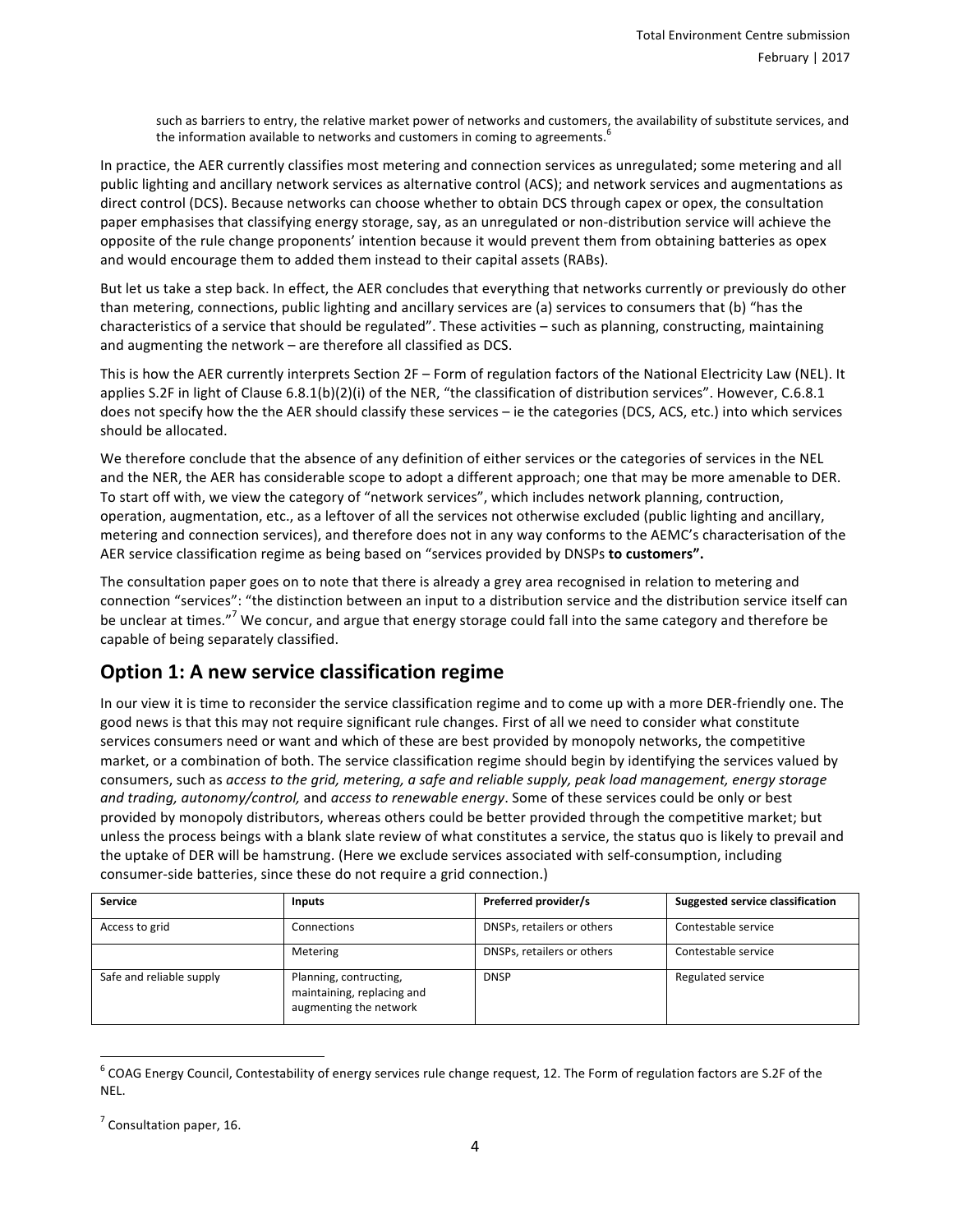|                                                                                        | Energy storage                                                         | DNSPs, retailers or others | Contestable service                             |
|----------------------------------------------------------------------------------------|------------------------------------------------------------------------|----------------------------|-------------------------------------------------|
|                                                                                        | Ancillary services*                                                    | DNSPs, retailers or others | Contestable service                             |
| Affordable supply                                                                      | Access to range of retailers +<br>tariffs                              | Retailers or other traders | NA - not relevant to service<br>classifications |
|                                                                                        | Peak demand management                                                 | DNSPs, retailers or others | Contestable service                             |
|                                                                                        | Energy storage                                                         | DNSPs, retailers or others | Contestable service                             |
|                                                                                        | Saving energy                                                          | Retailers or other traders | NA - not relevant to service<br>classifications |
| Trading platform $-$ ie, sale of<br>electricity into + purchase of it<br>from the grid | Software to access the spot<br>market                                  | Retailers or other traders | Contestable service                             |
| Sustainable supply                                                                     | Access to local + centralised<br>renewable energy generation           | DNSPs, retailers or others | NA - not relevant to service<br>classifications |
| Street lighting                                                                        | <b>Street lighting</b>                                                 | DNSPs, retailers or others | Contestable service                             |
| Acces to smart grid services                                                           | Smart controls on consumer side<br>+ grid side (eg in public lighting) | DNSPs, retailers or others | Contestable service                             |

\* Voltage and frequency control and power factor correction

Obviously this typology is not exhaustive or entirely internally consistent; it is intended to start a broader discussion about an alternative approach. Essentially, we propose there be only two classifications: *regulated* and *contestable* services.<sup>8</sup> Regulated services would comprise what are currently standard control services including planning, designing, contructing, operating and maintaining the network. Contestable services would comprise what are currently alternative control services (such as ancillary network services, public lighting, metering and possibly connections) as well as negotiated and unclassified services. Network extensions and augmentations could arguably fit into either category. Network services would be subject to a revenue cap, while contestable services would be free of revenue or price caps.

In relation to the issue (highlighted in the consultation paper) that, while direct control services can be procured by networks as capex or opex as part of their regulated revenue, the cost of other services cannot be recovered through either capex or opex,<sup>9</sup> we would argue that it is entirely appropriate – and in tune with the NTR – that networks receive guaranteed revenue for a smaller number of core services or activities for which there is no realistic prospect of effective competition, while they are able to earn additional revenue from non-core services or activities such as investing in grid-side batteries where it is able to compete in the open market, either directly or through ring-fenced entities. Regulated services could, as at present, be provided through either capex or opex. Where an asset such as a grid-side battery provides both regulated services (such as peak load management) and contestable services (such as access to the wholesale market for arbitraging), only the value of the regulated services would be recovered through capex or opex in the AER's revenue determination.

Finally, the treatment of consumer-side DER such as consumer batteries would be most easily dealt with by more clearly defining the extent or limits of distribution networks. In our view this should be the customer's meter or connection point. This would render it impossible for networks to own or operate consumer-side regulated services. It would not prevent them from bidding, either directly or via ring-fenced entities, to provide consumer-side services such as batteries, EMS and direct load control (DLC) appliances. However, it would need to compete to provide these services. These issues will be dealt with in more detail when the AEMC begins public consultations on Western Power's Alternatives to grid supply rule change request.

#### **Option 2: Seperately regulating DER**

Alternately, the NER could be changed so that the AER to distinguish between

<sup>&</sup>lt;sup>8</sup> Here we retain the existing terminology, which would obviously be replaced if our first recommendation is adopted.<br><sup>9</sup> AEMC, Contestability rule changes consultation paper, December 2016, 13-14.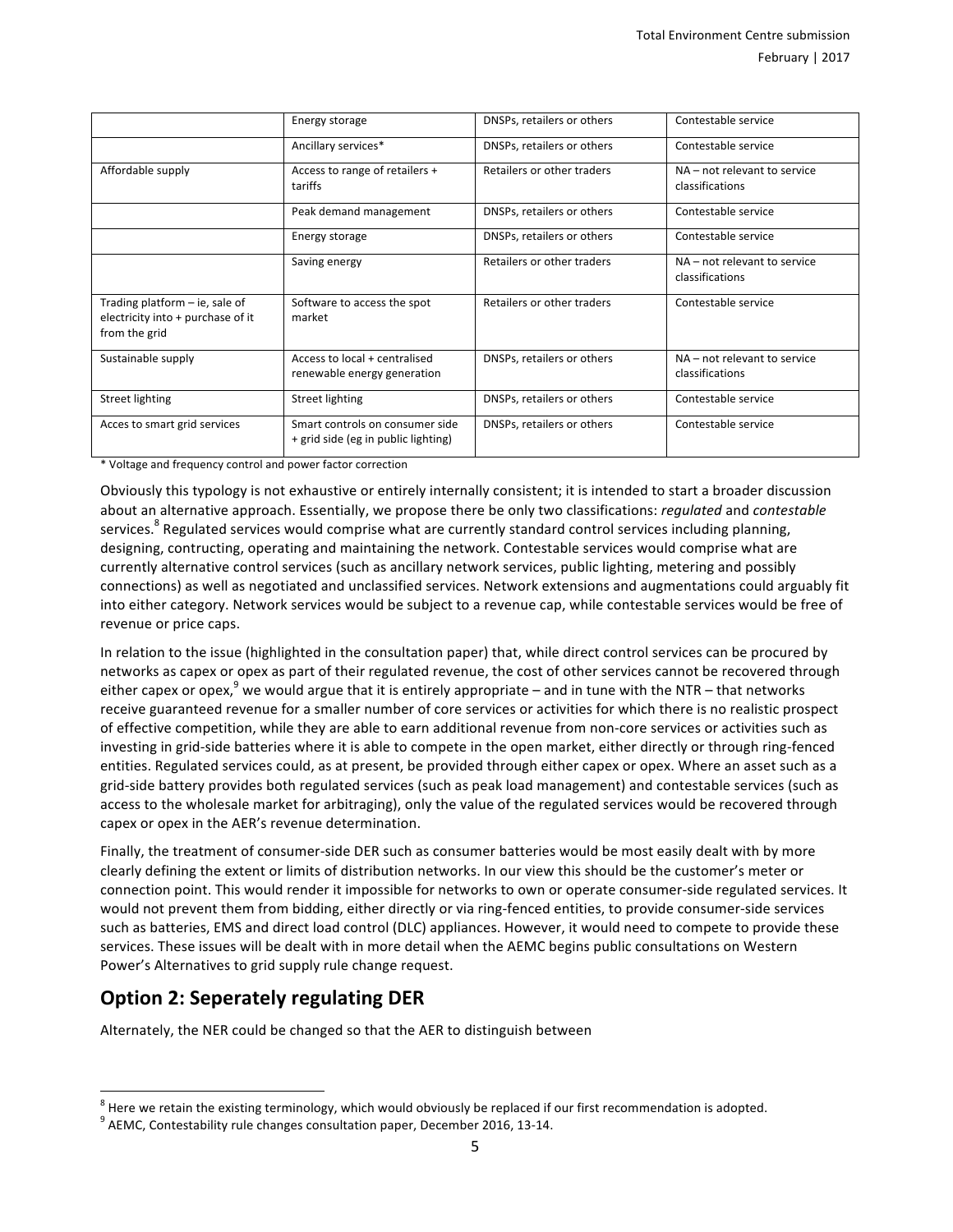- 1. Assets and services essential to the operation of the network to provide a safe and reliable power supply, and which are not amenable to competition (poles/wires and substations) and which should be the subject of a revenue or a price cap as periodically determined by the AER (and like existing DCS could be procured as either capex or opex); and
- 2. All other assets and services, which should be procured as opex only and open to competition.

The problem with this approach, given the AEMC's understandable preference for technology neutral rules, is that determining that batteries, say, can only be procured as opex involves defining a list of opex-only assets rather than services. Also, batteries provide a number of value streams, some of which are specific to the requirements of networks (eg, some ancillary services) and therefore may not easily be opened to competition. It may be possible to use the shared assets and cost allocation regimes to allocate costs and revenues between regulated assets and contesable services, but the question remains: Which asssets or services should be the subject of this new rule?

Our best suggestion at this point is, once again, that network businesses should be required, as part of the F&A process at the start of each revenue determination process, to justify the assets they alone should own and operate, rather than the status quo smorgasbord of DCS being rolled over as the default position. All other services and related inputs or assets should be contestable, and the network businesses should be under no illusion that the future will look like the past; although they may compete for the increasing share of contestable services through ring-fenced affiliates.

## **A longer term solution?**

Given that the main reason for the rule change proponents' proposals is to ensure a high level of competition in the DER market and their recognition that the best way to do this is by preventing networks from adding DER such as batteries to their RABs, in the long term it would be appropriaet for the AEMC to closely consider whether the NEM should move away from the capex versus opex war that dominates much of the regulatory landscape at present and towards Ofgem's system of "totex" or total expenditure revenue determinations, wherein networks are allocated a certin revenue every regulatory period and can decide whether to spend it on capex or opex - ie, whether they prefer a short term, low risk solution (opex) or a longer term solution (capex) with potentially higher rewards but also risks (in relation to the rate of return and the potentail for stranded assets).

Our only initial concern with a move to totex network revenues is that it still gives networks considerable control over assets and services that could potentially be provided by the competitive market. We therefore consider that totex is unlikely to be the only solution to this dilemma. In our view it is probably inevitable that there is a bifurcation into monopoly hardware (assets) and competitive software (services), and that the former consitutes a gradually declining share of energy system, with networks having to enter the latter competitive market via ring-fenced affiliates rather than directly.

#### **Conclusion and recommendations**

Whichever of the two options above (or another) is chosen by the AEMC in making a determination on the current rule change requests, the definition of services and the service classification regime are both badly in need of review. We therefore recommend that

- 1. The AEMC and AER should work with stakeholders on a review of what constitutes a distribution network service.
- 2. The current service classification regime should be simplified and replaced, preferably with only two categories, Regulated and Contestable Services.
- 3. In the short term, the AEMC should consider making a rule which requires networks to procure certain assets or services as opex only.
- 4. In the longer term, the AEMC should consider whether capex and opex may be better balanced by the introduction of periodic "totex" or total expenditure revenue determinations in place of the various existing incentive schemes intended to balance capex and opex.